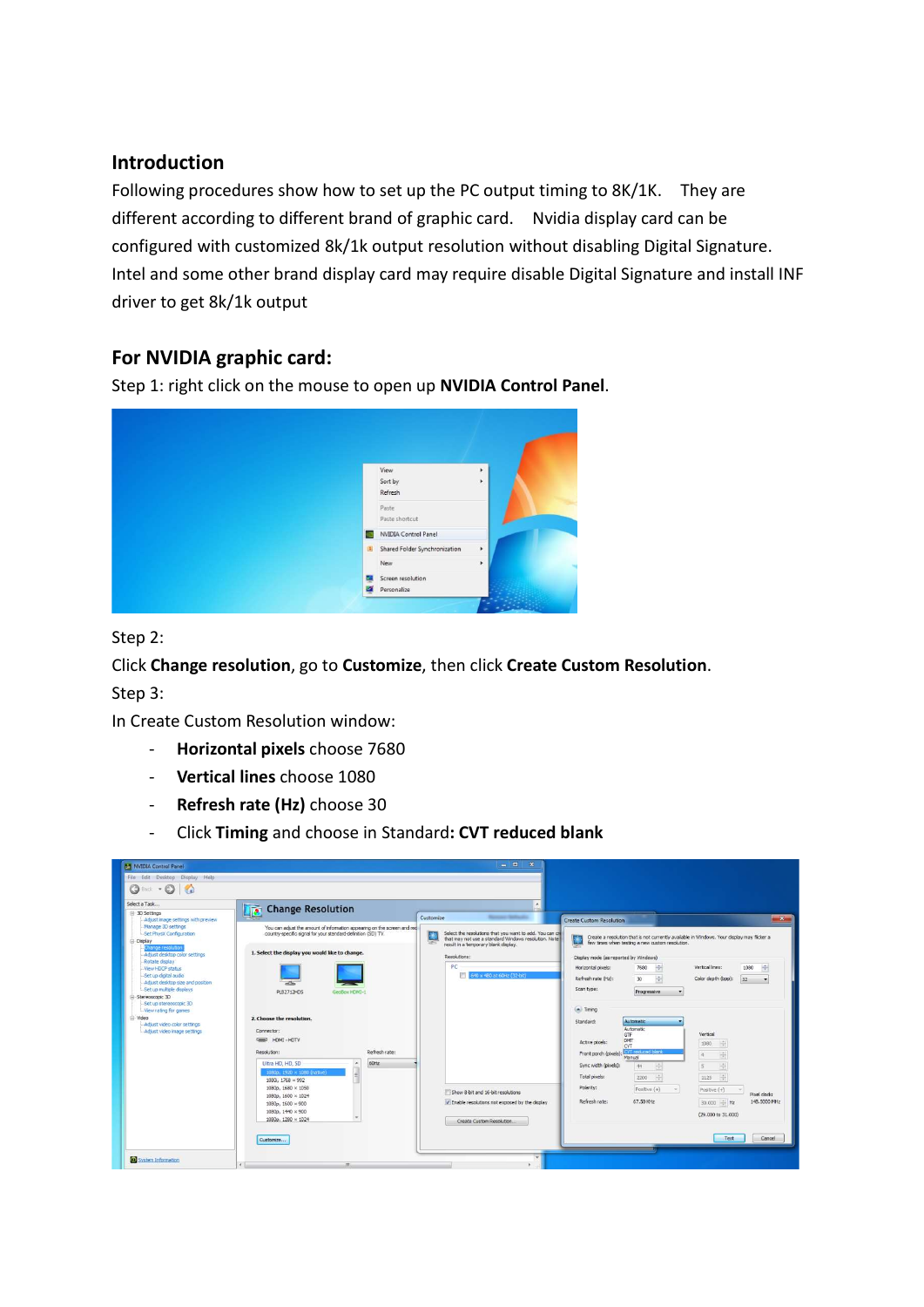# For Intel graphic card:

Step 1. Disable Windows Digital Signature

- 1. [Power off and Re-start] with [shift] key is pressed.
- 2. After Restart again, user will see below window. Please select [Troubleshoot]

|   | Choose an option                                                               |                  |
|---|--------------------------------------------------------------------------------|------------------|
|   | Continue<br>Exit and continue to Windows 10                                    | Turn off your PC |
| ഭ | Use a device<br>Use a USB drive, network connection or<br>Windows recovery DVD |                  |
|   | Troubleshoot<br>Reset your PC or see advanced options                          |                  |

3. Click [Advanced Settings]



4. Click [See more recovery Options]

| <b>Advanced options</b>                                                                |                                                                                                |  |  |  |
|----------------------------------------------------------------------------------------|------------------------------------------------------------------------------------------------|--|--|--|
| <b>System Restore</b><br>Use a restore point recorded on your PC<br>to restore Windows | Start-up Repair<br>Fix problems that keep Windows from<br>$\langle \varphi \rangle$<br>loading |  |  |  |
| Go back to the<br>previous version                                                     | <b>Command Prompt</b><br>Use the Command Prompt for advanced<br>troubleshooting                |  |  |  |
| System Image<br>Recovery<br>Recover Windows using a specific<br>system image file      | <b>UEFI Firmware</b><br>Settings<br>Change settings in your PC's UEFI<br>firmware              |  |  |  |
| See more recovery options                                                              |                                                                                                |  |  |  |

5. Click [Startup Settings] and [Restart]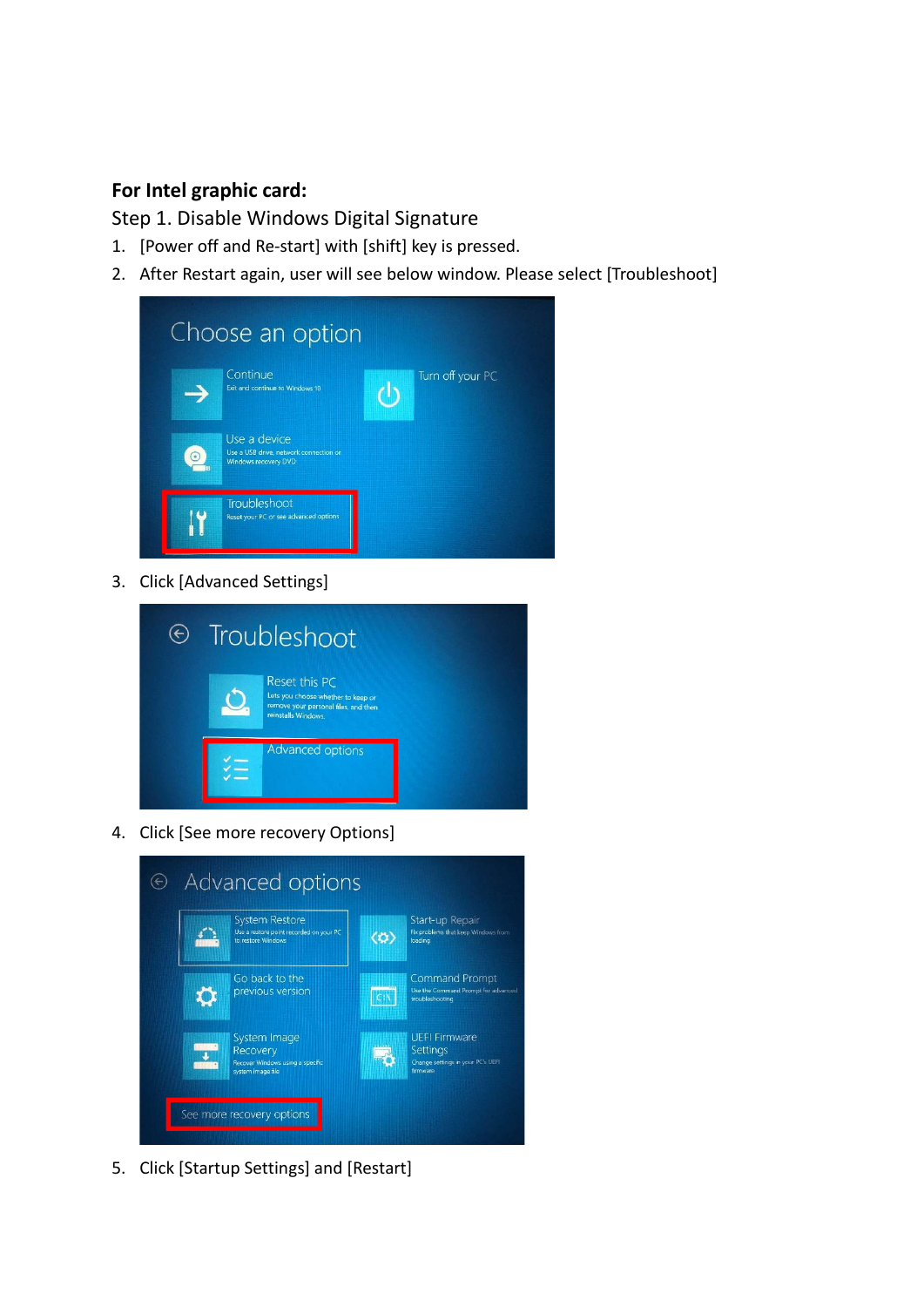

- 6. Wait for PC Restart, user will see below Start Up Settings screen. Please click "7" to disable driver signature enforcement.
- 7. Please install GeoBox.inf driver before re-start your PC. Otherwise, Digital Signature may be re-enabled after PC re-start.

# Step 2: Install GeoBox INF file

Right Click on GeoBox.inf driver by mouse, then click [Install] to start installation After finish inf driver installation, user can start Intel display card settings

## Step 3: Intel Display card 8k output setting procedures

- 1. Click [Intel Control Panel]
- 2. Select [Monitor]
- 3. Select [GeoBox HDMI]
- 4. Click [Customized resolution], then click [Yes]
- 5. Input required resolution and select [CVT-RB] (reduced blanking)
- 6. Click [Add] and confirm [Yes]
- 7. Right click Desktop and select [Display Settings]
- 8. Select GeoBox as Display 2 under extension mode
- 9. Select Display 2 and set Resolution at 7680x1080
- 10. Confirm to reserve the change

### Important notice:

- 1. GeoBox can support horizontal resolution up to 3x1920=5760 or 4x 1920=7680 @30Hz refresh rate with vertical resolution up to 1200. If user wants to support 5760x1080 input timing, please add this timing into supporting list through the same procedures as 8k/1k.
- 2. The resolution installation is related to the input port EDID settings in GeoBox. If user set EDID at specific timing (such as 3840\*2160 @60Hz) in specific input port (such as HDMI-